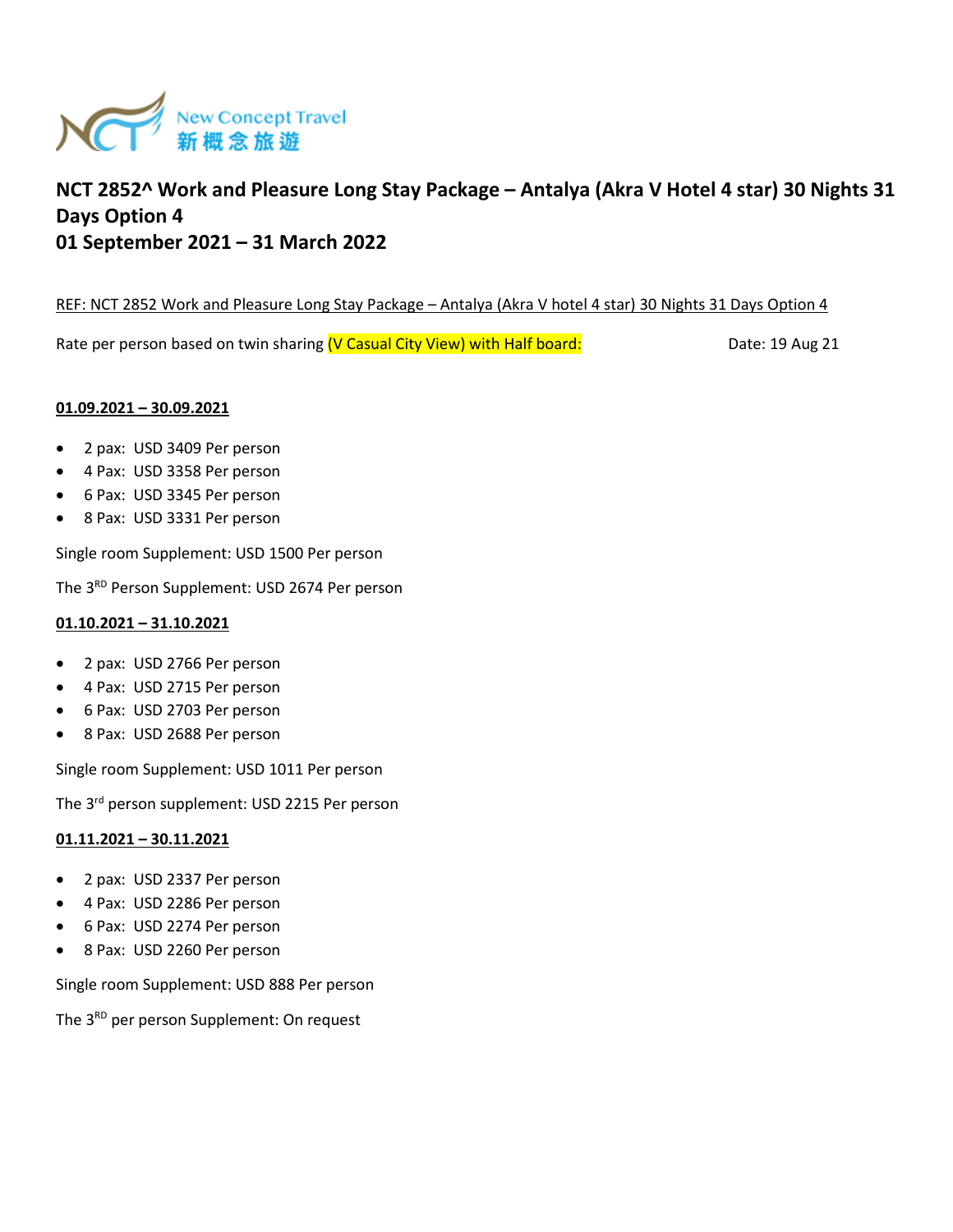

**NCT 2852^ Work and Pleasure Long Stay Package – Antalya (Akra V Hotel 4 star) 30 Nights 31 Days Option 4 01 September 2021 – 31 March 2022** 

## **01.12.2021 – 27.12.2021**

- 2 pax: USD 2092 Per person
- 4 Pax: USD 2041 Per person
- 6 Pax: USD 2029 Per person
- 8 Pax: USD 2015 Per person

Single room Supplement: USD 796 Per person

The 3<sup>RD</sup> per person Supplement: USD 1725 Per person

## **28.12.2021 – 02.01.2022**

- 2 pax: USD 2337 Per person
- 4 Pax: USD 2286 Per person
- 6 Pax: USD 2274 Per person
- 8 Pax: USD 2260 Per person

Single room Supplement: USD 888 Per person

The 3<sup>RD</sup> per person Supplement: On request

#### **03.01.2022 – 28.02.2022**

- 2 pax: USD 2092 Per person
- 4 Pax: USD 2041 Per person
- 6 Pax: USD 2029 Per person
- 8 Pax: USD 2015 Per person

Single room Supplement: USD 796 Per person

The 3<sup>RD</sup> per person Supplement: USD 1725 Per person

#### **01.03.2022 – 31.03.2022**

- 2 pax: USD 2245 Per person
- 4 Pax: USD 2194 Per person
- 6 Pax: USD 2182 Per person
- 8 Pax: USD 2168 Per person

Single room Supplement: USD 827 Per person

The 3<sup>RD</sup> per person Supplement: USD 1817 Per person